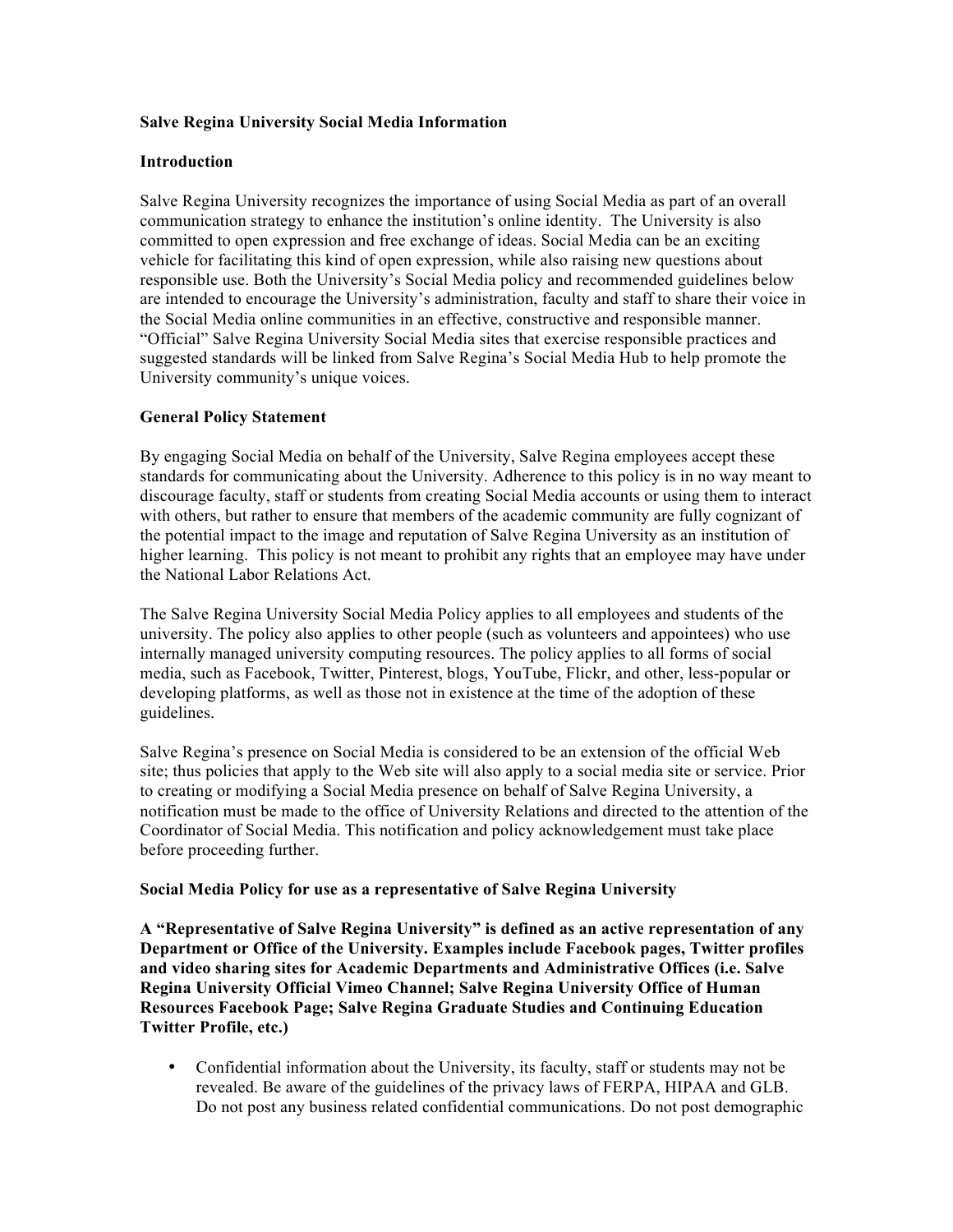or personal information as it relates to students, co-workers, faculty or administrators without written permission.

- Do not use an official Salve Regina social media page or account as a platform to criticize the University or a colleague.
- Refer to the conduct section of the employee handbook for employee communication standards.
- Be aware of and follow Federal Trade Commission (FTC) and Federal Communications Commission (FCC) rules regarding information sharing, copyright and usage.
- Each unique Social Media Site has policy restrictions for accepted use and information sharing which must be followed.
- Social Media sites or services representing a department or administrative office within the University should correctly represent the visual standards of the Salve Regina University online presence. Contact the Coordinator of Social Media in the Office of University Relations for assistance with graphics and proper branding practices for various social media sites.
- New "Official University" Social Media accounts will operate under a thirty (30) day probationary period; to ensure that university brand standards and guidelines are being met. During this time, the Coordinator of Social Media should be included as an administrator on the account, if applicable for the platform. At the end of this period, and upon approval by Web Communications, the page will be listed as an "Official University" social media presence.

# **The following policies refer to the use of the Salve Regina University name, trademarks or other digital identifiers when using social media for personal use.**

- University community members may identify their affiliation with Salve Regina University and can discuss Salve Regina in terms of personal responsibilities publically in a general manner. A Social Media Personal Identity (Profile Name/title) should not contain Salve Regina in any form, and it should be clear that all views expressed are personal and not those of Salve Regina University.
- Do not use digital identifiers such as the University logo, taglines or other forms in your personal postings. This does not prohibit the sharing of Salve Regina posts or links, but the manipulation and re-use of such identifiers without expressed permission.

Salve Regina University reserves the right to modify these policies as new platforms are introduced, or as individual situations may require.

## **Smart Social Media Guidelines for use as a representative of Salve Regina University**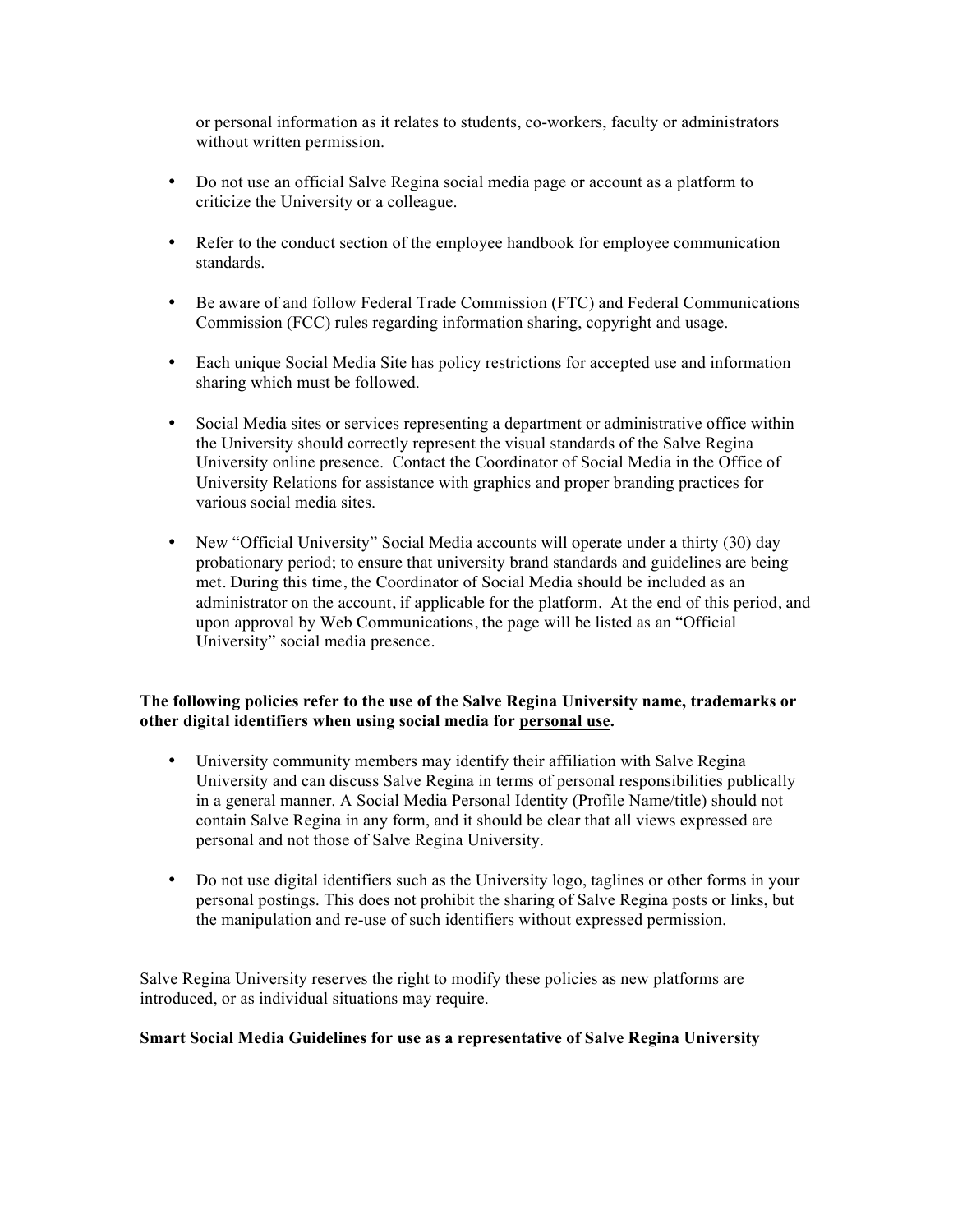It is important to remember that when acting as a representative on behalf of Salve Regina, all actions have the potential to impact the image and reputation of the University in both a positive and negative manner.

Verify that the information being posted is accurate, check to make sure that photos are cleared with appropriate permissions. If University community members acting on behalf of an office or department are unclear about a piece of content, please contact the Office of University Relations. Reporters and media outlets are now copying content from social media to re-publish on news blogs or websites.

It is expected that each individual or division of Salve Regina will act with caution regarding University news and communications. If you happen to get a message sent to you from a member of the press via Social Media, consider consulting with University Relations before responding.

Social Media sites or services used to represent a department or area within the University must be properly maintained and updated. For example, it is recommended that a Facebook Page be updated no less than twice per week. The purpose of Social Media is to actively engage an audience and foster discussion and the sharing of ideas. With all Social Media, encourage discussion by posting quality content. Before the page/profile/site is launched, the department or area represented will need to decide the level of audience engagement, along with the resources that will be needed to achieve it and over what period of time.

- **Identify the audience** Think through the goal for using social media. Identifying the audience and goals before using social media will help users get started, decide which social media to use, and how to use it well.
- **Your contacts for creating and using social media on behalf of Salve Regina University departments, schools, offices, etc.** Please contact the office of University Relations to help you start a blog, Facebook page, or any of the other social media outlets the University uses. The Web Communications team can help answer questions about best practices for social media and identify ways to promote newly created page(s).

Current "Official University" presence on Social Media includes the following: WordPress Blogs, Facebook, Twitter, Flickr, Vimeo, LinkedIn, YouTube, iTunes University. The Office of University Relations will notify the University Community when new forms are implemented for official communication about Salve Regina.

> www.salvereginablogs.com www.facebook.com/salvereginauniversity www.twitter.com/#/salvereginaU www.flickr.com/photos/salveregina/ www.vimeo.com/salveregina www.linkedin.com/company/salve-regina-university www.youtube.com/salvereginaU www.salve.edu/itunes

## **Best Practices to Consider when Administering a Salve Regina Social Media persona:**

**1. Before launching a social media platform ask yourself:**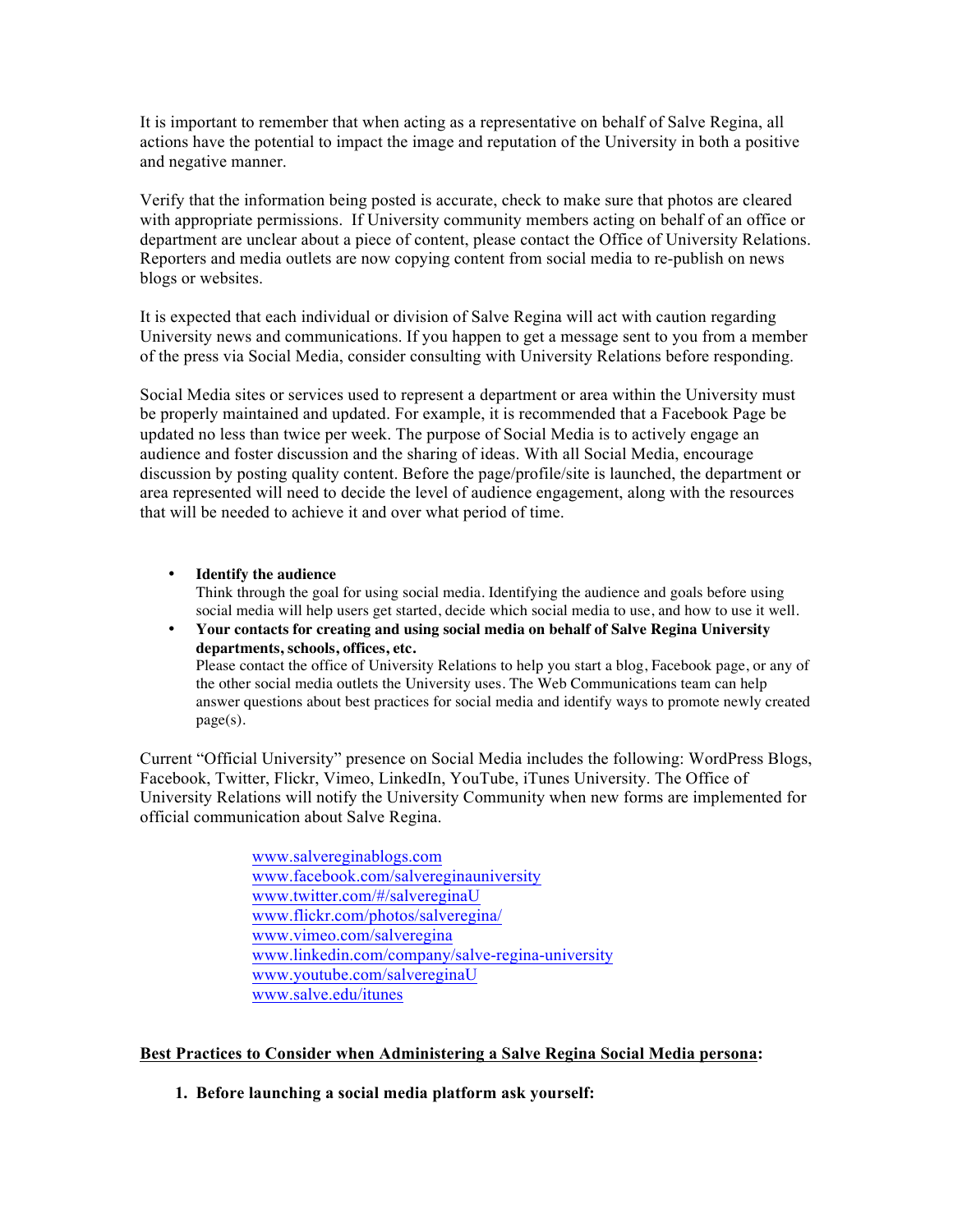*Will users, members or followers be permitted to upload or share their own images, audio or video?* 

*Will users be able to add their own text comments?*

### **If the answers are yes:**

*How do you plan to protect the image and identity of Salve Regina University?* 

*Do you have the necessary resources to respond properly to problems or complaints?*

## **2. You don't have to be like everyone else…**

Social Media is very popular in higher education and there is always an element of pressure because "everyone else is doing it." The truth is, Social Media, like any other communication tool requires time to learn and properly employ. Just creating a social media site and hoping people will start using it is not a strategy. Know what you are getting into and why you should be getting into it. Salve Regina University should be known for the quality of the information that is available, not the quantity.

#### **3. Be Transparent**.

Authenticity and credibility are key components in establishing yourself in social media.

#### **4. Remember that all posts are public**.

Sharing information via Social Media is very similar to conversing in public. Some things should not be said out loud. Thus, items not appropriate for standard conversation should also be avoided within the realm of Social Media. Assume that anything shared on Social Media will last forever.

## **5. Be respectful and realize that not all feedback or posts that will be received as positive.**

Before moving ahead, establish a reactionary plan for dealing with negative and potentially abusive comments.

#### **6. Social Media is not a website**.

The reason social media has become so popular is because it allows people to share and converse. Posting static links and news are part of the process, but the real benefit to using the medium is to start a conversation.

*What can you do to start people talking about a topic? What information can you provide through dialogue?*

#### **7. Listen first, talk later**.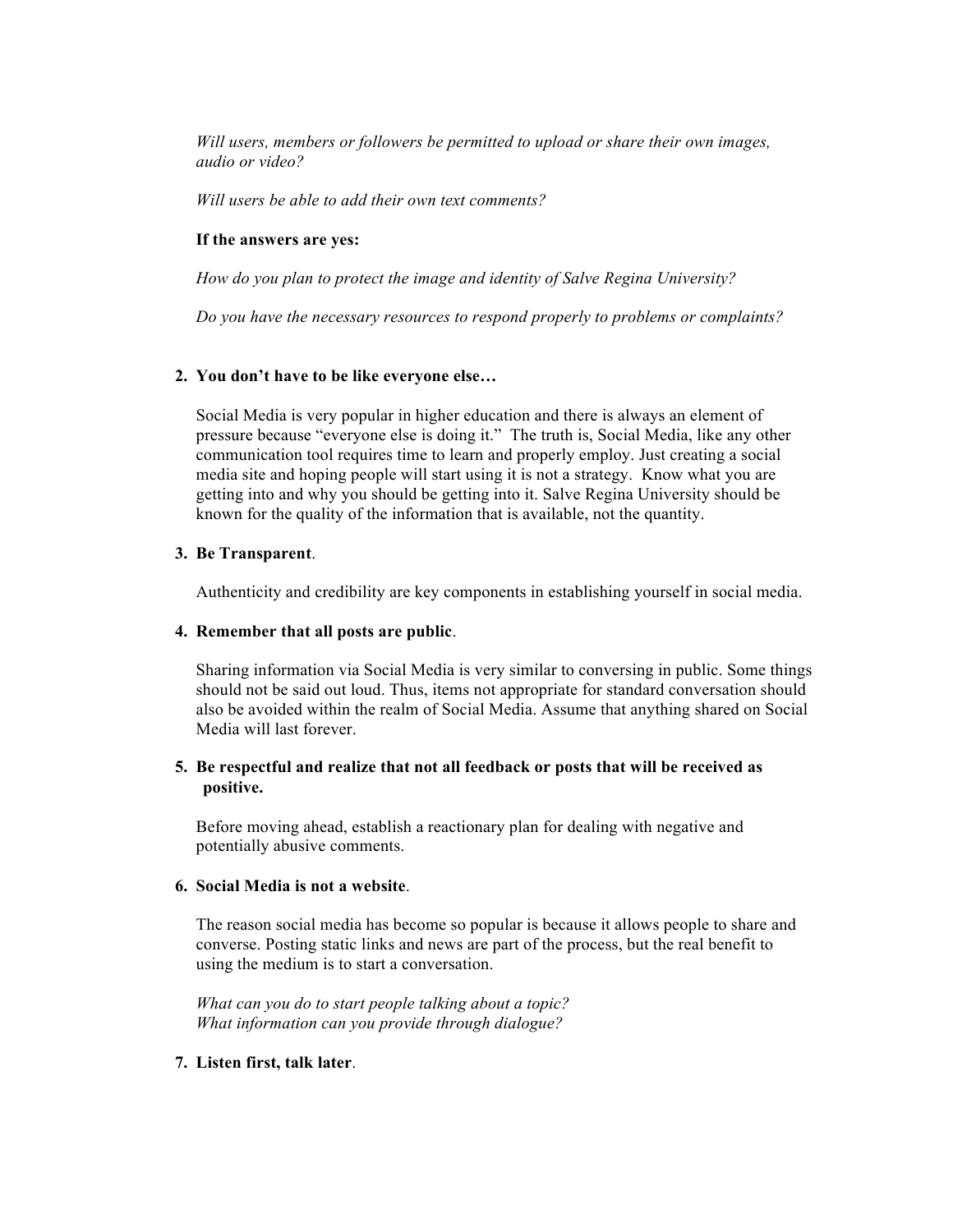Before getting started it is recommended that individuals or groups browse examples of other social media sites, to see what people are saying and how they are interacting. Monitoring the interactions for others will help shape the overall approach to using Social Media.

## **8. Understand and be cognizant of Copyright Law and Fair Use.**

For example, before adding a favorite song, video clip or sample text from author it is critical that the individual making the post or sharing it be aware of the usage rights to the materials. In the cases where there is uncertainty regarding the copyright to any material about to be shared, check with the office of University Relations before posting. The University will be liable for any infringements of copyright that come from "official" sites.

## **9. Be responsible and use language in line with the Style Guide.**

The restrictions of Social Media such as word or letter count, along with the informal tense sets its use apart from other publications. However, while tense may be more personal than professional, aspects such naming, Salve Regina is preferable still over SRU (which, when used, creates confusion with Slippery Rock University, which has aggressively branded and trademarked "SRU"), and use of official titles when placed in the context of a formal announcement. For additional examples or guidance refer to the Style Guide.

Remember, if you decide to start up an Official University Social Media presence, or accept the role as the primary administrator of such, it will be your responsibility to maintain that presence and populate it with content and engaging information. The Coordinator of Social Media and the Office of University relations will not be responsible for maintaining or administering your Social Media.

## **Smart social media guidelines for personal interaction with 'friends' or contacts in matters unrelated to Salve Regina University.**

 $\mathcal{L}_\mathcal{L} = \mathcal{L}_\mathcal{L} = \mathcal{L}_\mathcal{L} = \mathcal{L}_\mathcal{L} = \mathcal{L}_\mathcal{L} = \mathcal{L}_\mathcal{L} = \mathcal{L}_\mathcal{L} = \mathcal{L}_\mathcal{L} = \mathcal{L}_\mathcal{L} = \mathcal{L}_\mathcal{L} = \mathcal{L}_\mathcal{L} = \mathcal{L}_\mathcal{L} = \mathcal{L}_\mathcal{L} = \mathcal{L}_\mathcal{L} = \mathcal{L}_\mathcal{L} = \mathcal{L}_\mathcal{L} = \mathcal{L}_\mathcal{L}$ 

As a member of the University community, unintended connections may be made to Salve Regina University through your content. Think carefully about what is being posted.

When acting in a personal capacity, note that posts are public, and that as a member of the University community personal posts can be deemed as reflective of the University.

Communications may occur faster and have greater permanence than an author originally intended. Messages may be rapidly forwarded or multiplied, reaching individuals beyond those intended or even known by the person posting. And the lines between personal and professional accounts and comments may become more easily blurred.

If starting a blog or engaging in other forms of social media where conflicts of interest are possible, University community members should discuss potential conflicts with their supervisor or the Office of University Relations. This is not to unreasonably stop such pursuits but rather to discuss potential risks. If University community members already have a blog or other social